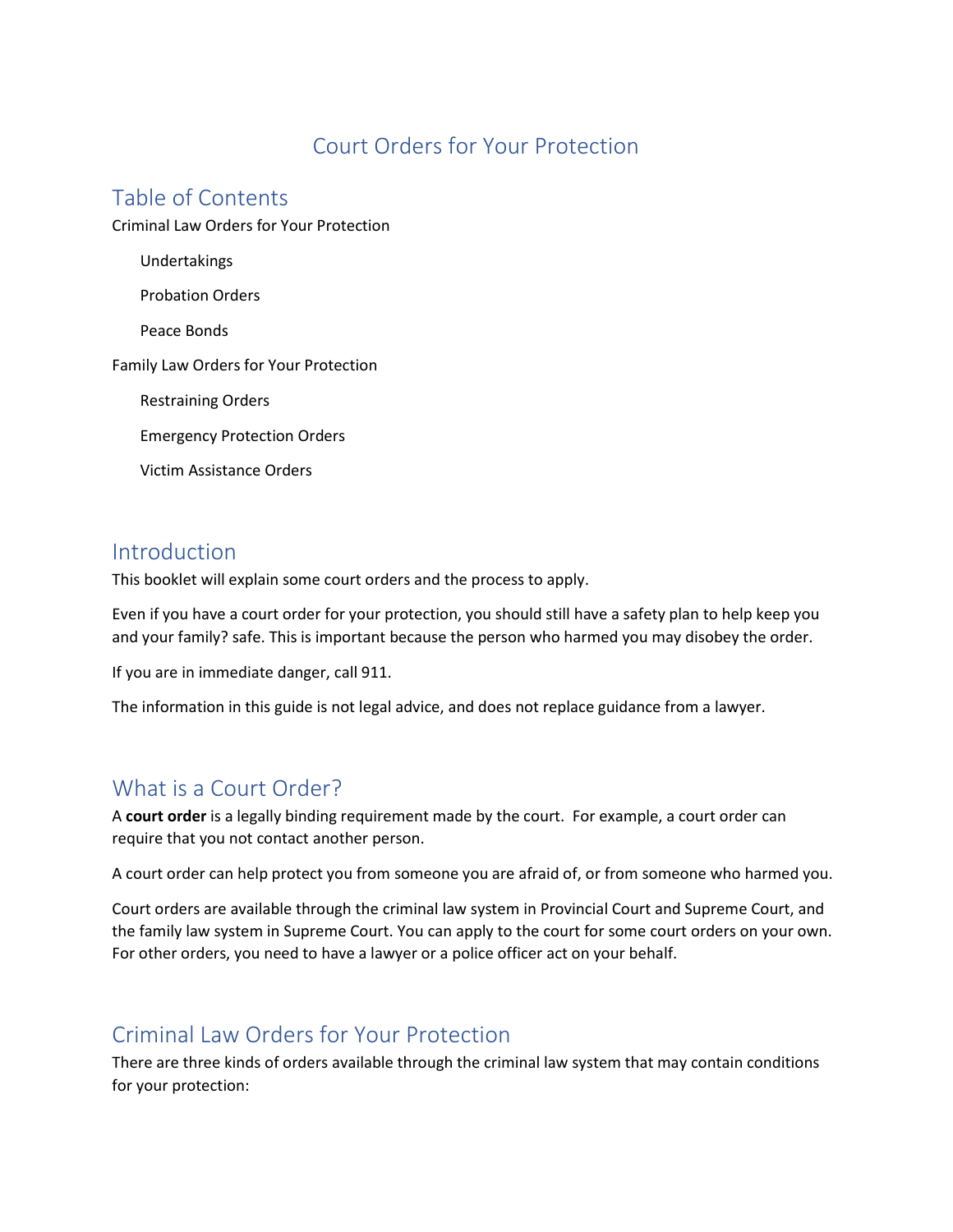- 1. Undertakings (issued by a police officer or Justice of the Peace)
- 2. Probation Orders
- 3. Peace Bonds (also called Recognizances)

## Undertakings

The person who harmed you may be arrested or charged with an offence against you. If so, they may be released by the police or court official on an undertaking. An **undertaking** is an agreement signed by the person who caused harm if criminal charges have been laid. It lists conditions they must follow when they are released from custody. The undertaking may include conditions to protect you.

Conditions listed in an undertaking may include:

- No contact or communication with you, directly or indirectly. An example of communicating indirectly is asking a friend to give you a note. An example of communicating directly is sending you an email or trying to talk to you in person.
- The person must stay away from your home and/or work.

If the undertaking is put in place by police, make sure you explain your fears and concerns to the police. If the police know what your fears and concerns are, the order will be more likely to include the conditions you need to be safe.

Conditions stay in place for as long as the court is dealing with the charges, or until the conditions are changed or removed from the undertaking. As the victim of violence, you cannot apply to have the conditions changed. Only the Crown Attorney or the accused person can apply for changes.

If the person who harmed you disobeys the conditions, tell the police immediately. The person may be arrested for disobeying the undertaking. A person who disobeys an undertaking may have to stay in custody until their charges are dealt with by the criminal courts.

If conditions include no contact with you, you are also not allowed to contact the person who harmed you. You may be charged with a criminal offence if you contact the person who harmed you or encourage them to contact you.

## Probation Orders

If a person has been found guilty of a crime against you, the court may put them on a Probation Order. In the Probation Order, the court may impose conditions for a period of time. If the person who harmed you is given probation, you have a right to speak to the probation officer if you wish. You can make reasonable suggestions to the Crown Attorney or the police.

Conditions in a Probation Order may include:

- The person must attend assessment, counselling, and/or treatment for drug use, alcohol use, or anger management;
- No contact with you, your children or family members; and
- The person must stay away from your home and/or work.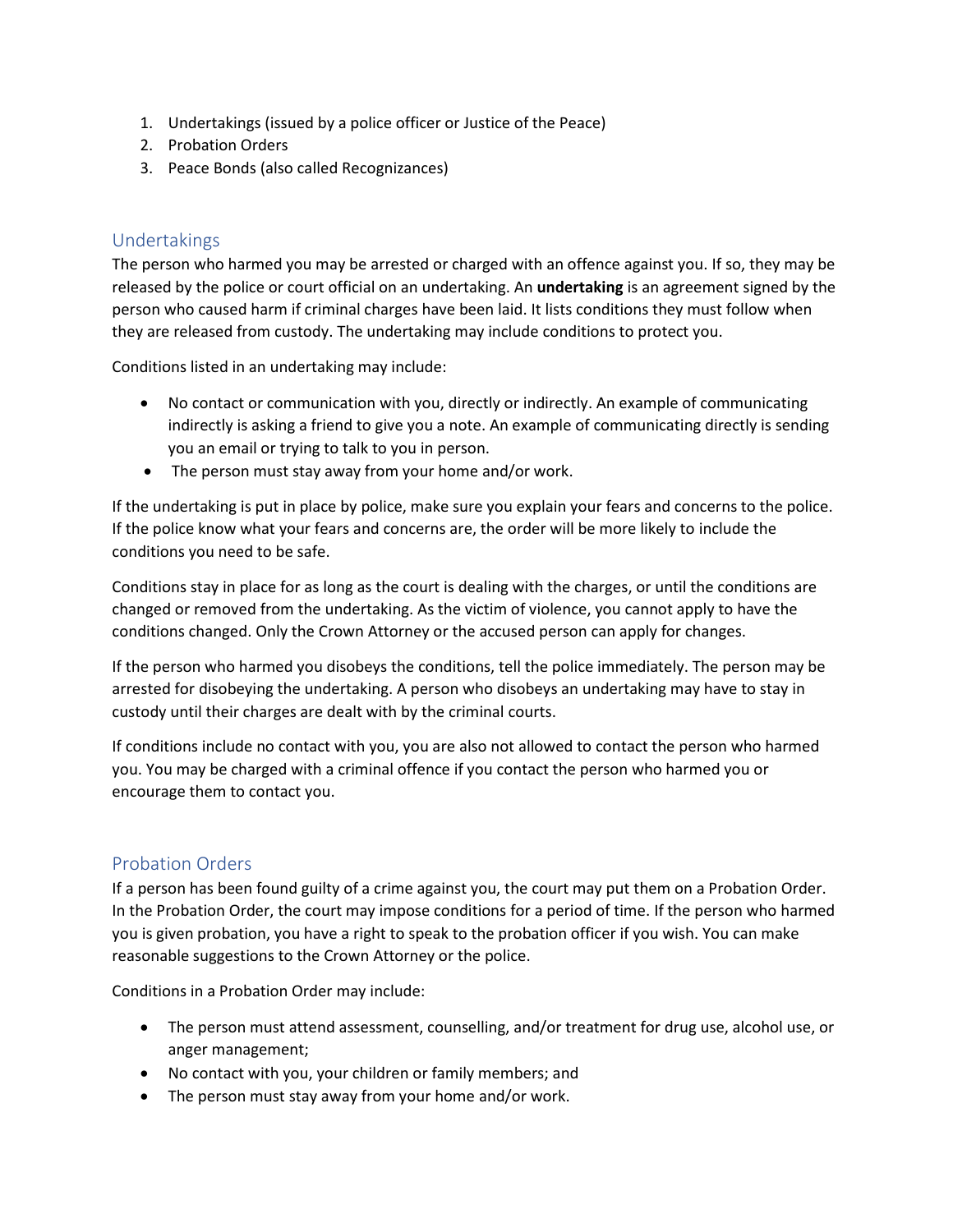In some cases, the Judge will order that the probation officer can allow contact between you, your children or family members and the person who harmed you.

You cannot apply to have probation conditions changed. Only the Crown Attorney, the probation officer, or the offender can apply for changes. A court can make probation conditions last for up to three years, unless the offender gets a jail sentence that is more than two years.

If the person who harmed you disobeys the conditions, tell the police immediately. You may also wish to call Victim Services and Probation Services.

**Victim Services** assists victims of crime throughout the criminal justice process. They can keep you updated on the status of your case, help you to understand the criminal justice system and your rights, assist you in preparing a victim impact statement, and help you prepare for court if you are called as a witness.

**Victim Services in Charlottetown 902-368-4582 or [victimservicescharlottetown@gov.pe.ca](mailto:victimservicescharlottetown@gov.pe.ca)**

### **Victim Services in Summerside 902-888-8218 or [victimservicessummerside@gov.pe.ca.](mailto:victimservicessummerside@gov.pe.ca)**

If conditions include no contact with you, you are also not allowed to contact the person who harmed you. You may be charged with a criminal offence if you contact the person who harmed you or encourage them to contact you.

## Peace Bonds

If you fear that the person who harmed you will injure you or your children or damage your property, you can ask for a peace bond. A peace bond is a legal promise signed by the person who caused you harm. It includes requirements that they have no contact with you, keep the peace, behave well, and obey other requirements the Judge makes. A Peace Bond is also called a **Recognizance Order**.

### **How do I get a peace bond?**

You can apply for a peace bond against any person causing you to fear for your personal safety or for your property. The court will only order a peace bond if it is convinced that you have a good reason to be afraid.

To get a peace bond, either you, or a police officer on your behalf, must apply through the Provincial Court. Provincial courts are in Georgetown, Charlottetown and Summerside.

## **What happens after I apply?**

• Either you or the police officer will be asked to sign a document called an information. An **information** is a sworn statement about why you fear for your safety. Usually, a police officer signs the information.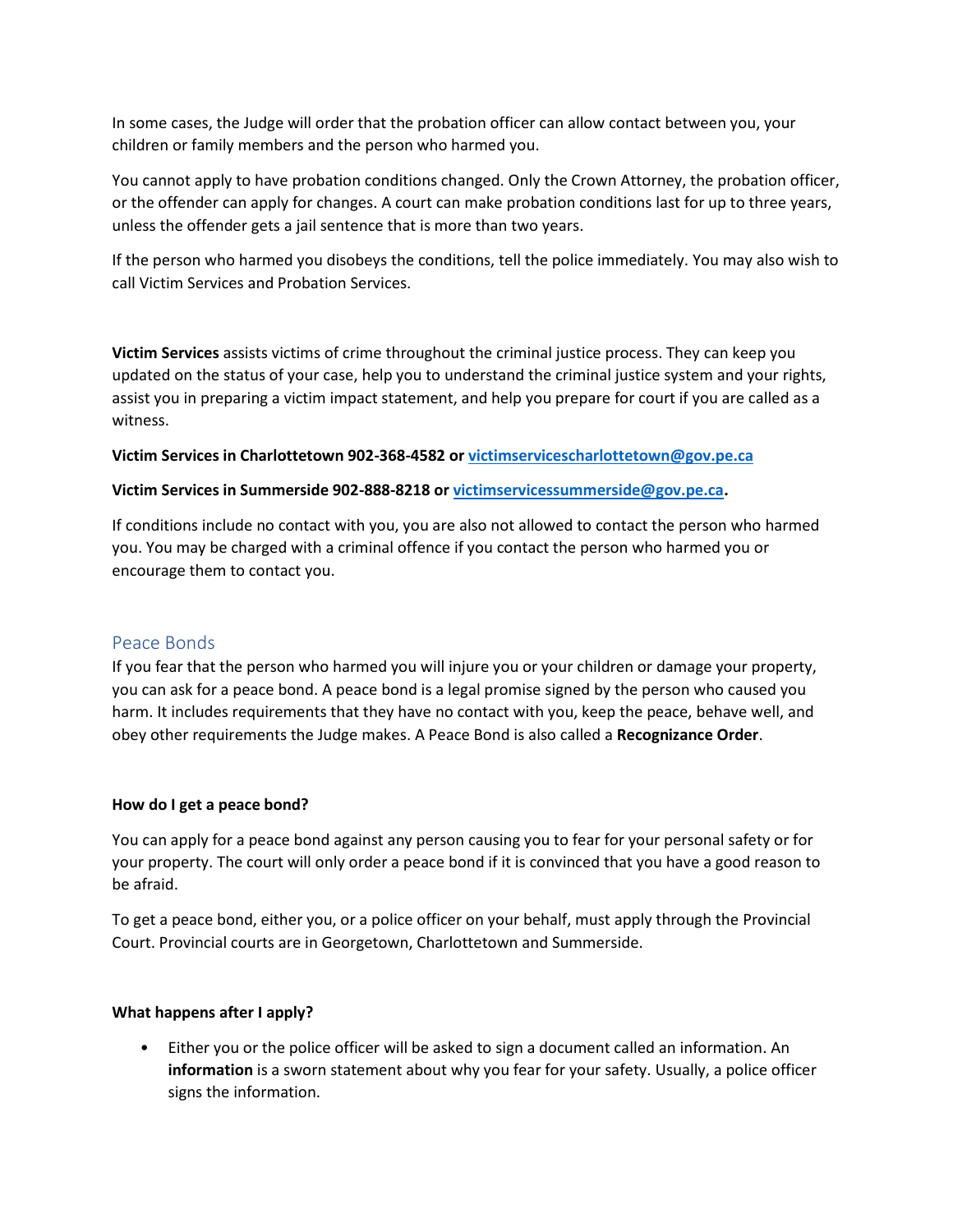- The Provincial Court will set a date for a court hearing. The person who harmed you is required to appear in court on that date.
- If you signed the information, you must be in court for the first hearing or your application will be dismissed. If a police officer signed the information, you do not have to be in court on the first date. A police officer will go to court instead.
- When the application first comes before the court, the person harmed you will be asked if they agree to sign the peace bond.
	- a. If they agree, the peace bond will be issued.
	- b. If they disagree, the court will order that a hearing be held. The police will give you a subpoena. A **subpoena** is a piece of paper telling you when you must be in court.

Until the hearing is held, you will not have a peace bond. The police officer or a Justice of the Peace may issue an undertaking signed by the person who harmed you which says that they will not come near you.

At the hearing, you will have to give evidence to convince the Judge that you need the peace bond. Tell the Judge examples of things that happened that made you feel afraid. If you have any witnesses to what happened, ask them to testify in court for you. **Testifying** is giving evidence. You should also tell the Judge if you want certain conditions in the peace bond. For example, you may want the person to stay away from your home and/or workplace. If you appear at the court hearing and the other person does not, the hearing may still go ahead.

Based on the evidence, the Judge may order that the person who harmed you sign a peace bond.

## **Why is it important for me to have a certified copy of the peace bond?**

If the court orders a peace bond, you should get a certified copy of it from the court clerk. Keep the certified copy of the peace bond in a safe place. If call the police later, it will make it easier to prove that you do have a peace bond against the person who harmed you.

### **How long will my peace bond last?**

The Judge will set the length of time the peace bond stays in effect. In most cases, the peace bond will be in effect for a period of up to one year. However, in some circumstances, if the person has been convicted of a sexual offence against someone under the age of 16 or convicted of a violent offence, the Judge may order a peace bond of up to two years. The peace bond cannot be renewed, but you can apply for a new one if you still have reason to fear this person. You can also apply to Provincial Court to change it.

### **What do I do if I suspect the person has breached a peace bond?**

If the person who is bound by the peace bond breaches (disobeys) any of the conditions of the peace bond, call the police immediately. The person can be charged and punished for breaching the court order.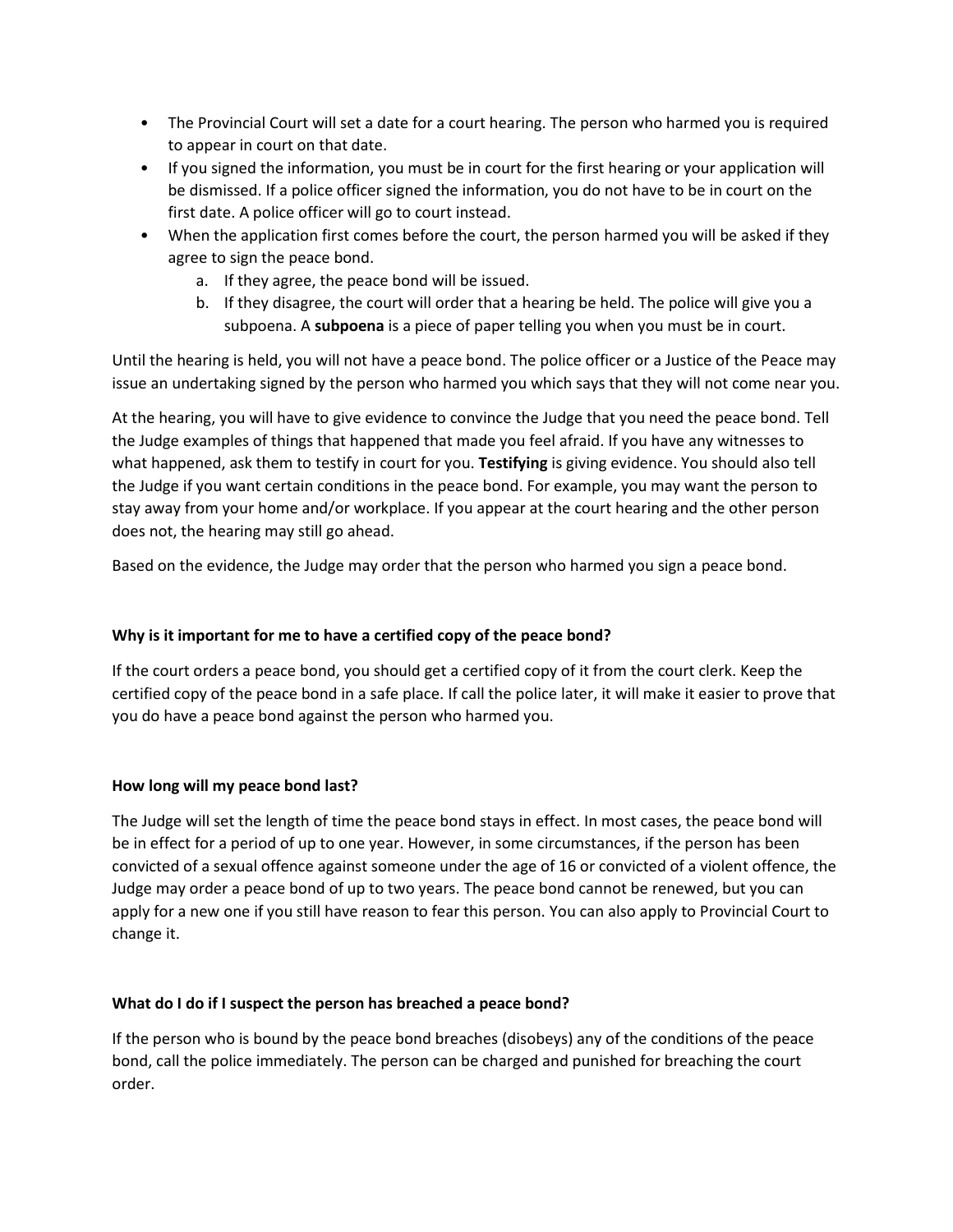It is important to remember that on PEI, chance encounters can happen. Common sense and good judgment are required. You might, for example, meet someone who is not allowed to have contact with you in a public place. Do not try to speak to the person or approach them. Both you and the person should move on to another area or activity. It is a good idea to note the time and place of the situation. However, you do not need to report it to the police unless a pattern develops, or intentional contact is made.

Remember that you may be charged with a criminal offence if you contact the person who harmed you or encourage them to contact you.

# Family Law Orders for Your Protection

There are three kinds of court orders available in the family law system that may contain conditions for your protection:

- 1. Restraining Orders
- 2. Emergency Protection Orders (EPOs)
- 3. Victim Assistance Orders (VAOs)

## Restraining Orders

A Restraining Order is a court order under the *Family Law Act* that requires your partner or ex-partner to stop "molesting, annoying or harassing" you or your children. You can only apply for a Restraining Order if you are already living apart with no plans to live together again. These orders apply to common law couples as well as to those who are legally married.

Restraining orders can be used in harassment or annoyance situations. For example, you can apply for a Restraining Order if your ex constantly telephones you or goes to your house, even if they are not threatening to harm you.

## **How do I get a restraining order?**

To get a Restraining Order, you need a lawyer. You can go to a private lawyer.

Family Legal Aid may provide you with free legal representation for some family law issues. To qualify for legal aid, you must meet certain criteria. Call Legal Aid to see if you qualify for this service or not.

Charlottetown: 902-368-6656

Summerside: 902-888-8066

## Emergency Protection Orders (EPO)

An emergency protection order (EPO) can immediately protect victims of family violence in an emergency. An EPO is: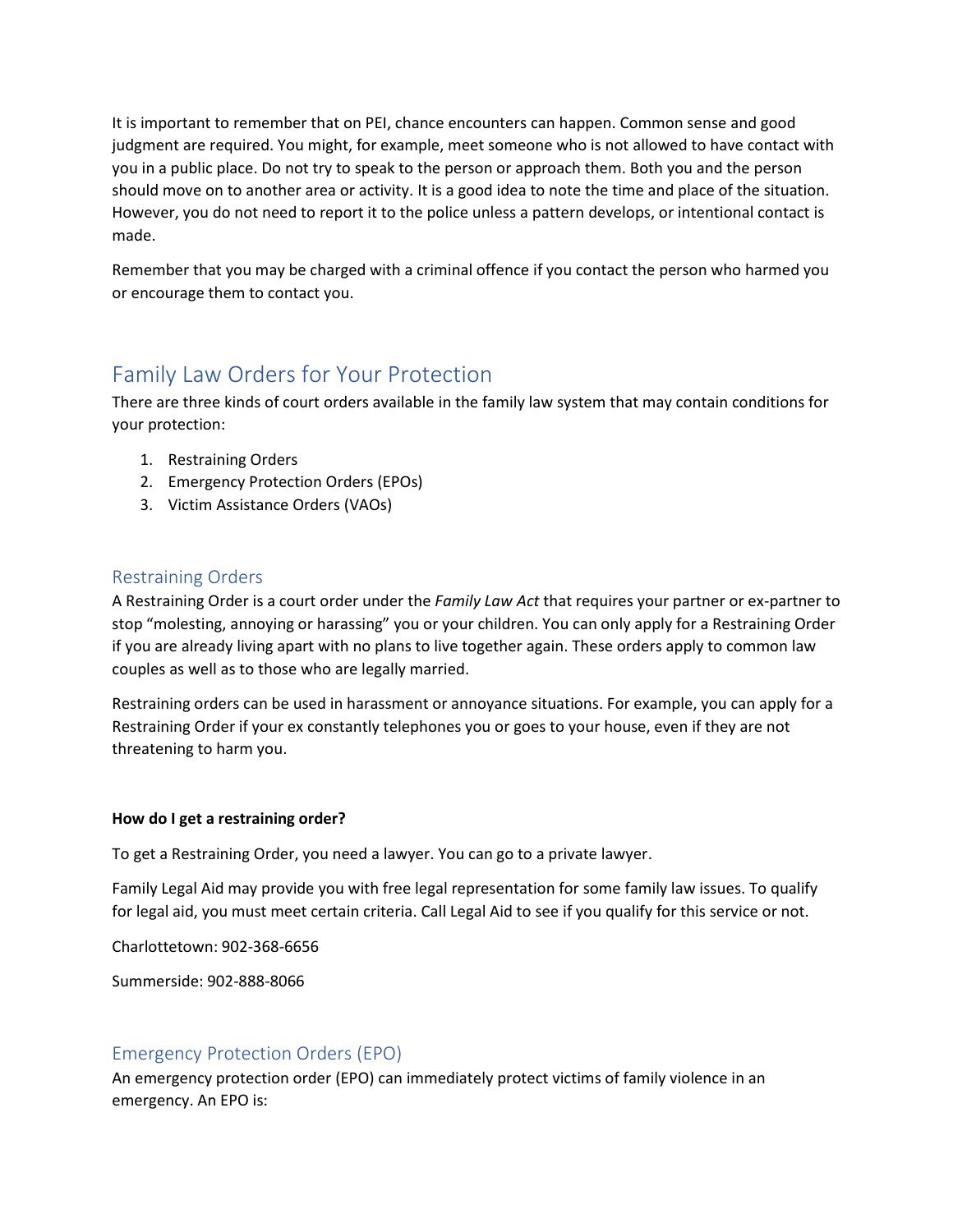- Available 24 hours a day;
- Ordered by a Justice of the Peace;
- Effective as soon as the person who harmed you is served a copy of the order;
- Remains in effect for as long as directed by the Justice of the Peace (up to 90 days).

If the person who harmed you seems to be avoiding receiving the EPO, a Justice of the Peace may decide that service of the order is not required. In these cases, the EPO is still active even though the person who harmed you has not received a copy of it.

### **How do I get an Emergency Protection Order?**

A police officer or a Victim Services worker may apply for an EPO on your behalf. An EPO is made only if a Justice of the Peace is sure that family violence has happened, and your situation is serious and urgent.

The Justice of the Peace forwards one copy of the EPO and all supporting documents to the court. The EPO and documents are reviewed within five working days by a Judge of the Supreme Court. The Judge decides whether to confirm or change the EPO, or if there will be a hearing for all or part of the application.

You and the person who harmed you will get notice of any hearing. During the court process, the person who harmed you is called the **Respondent**. Both of you may attend the hearing and tell the Judge why the EPO should be changed or remain the same.

If the Judge does not ask for a hearing, the respondent may apply to the court to have the conditions changed. You will then get notice of the hearing so that you can tell the Judge why you think the EPO should not be changed.

### **What happens when the order is granted?**

An Emergency Protection Order can:

- Direct a police officer to remove the person who harmed you from the home;
- Order the person who harmed you not to contact you or your family, or another specified person;
- Order the person who harmed you to stay away from any place identified in the order;
- Order the person who harmed you not to take, sell, or damage property;
- Order the person who harmed you not to commit any further acts of violence against you;
- Give you temporary possession of specified personal property (such as a car);
- Give you exclusive occupation of the home (for a stated period of time);
- Give you or another specified person temporary decision-making responsibility or day-to-day care of a child;
- Direct a police officer to supervise removal of personal belongings from the home;
- Prohibit the publishing of your name and address;
- Restrain the person who harmed you from terminating the basic services of utilities (telephone, electrical, water and sewage);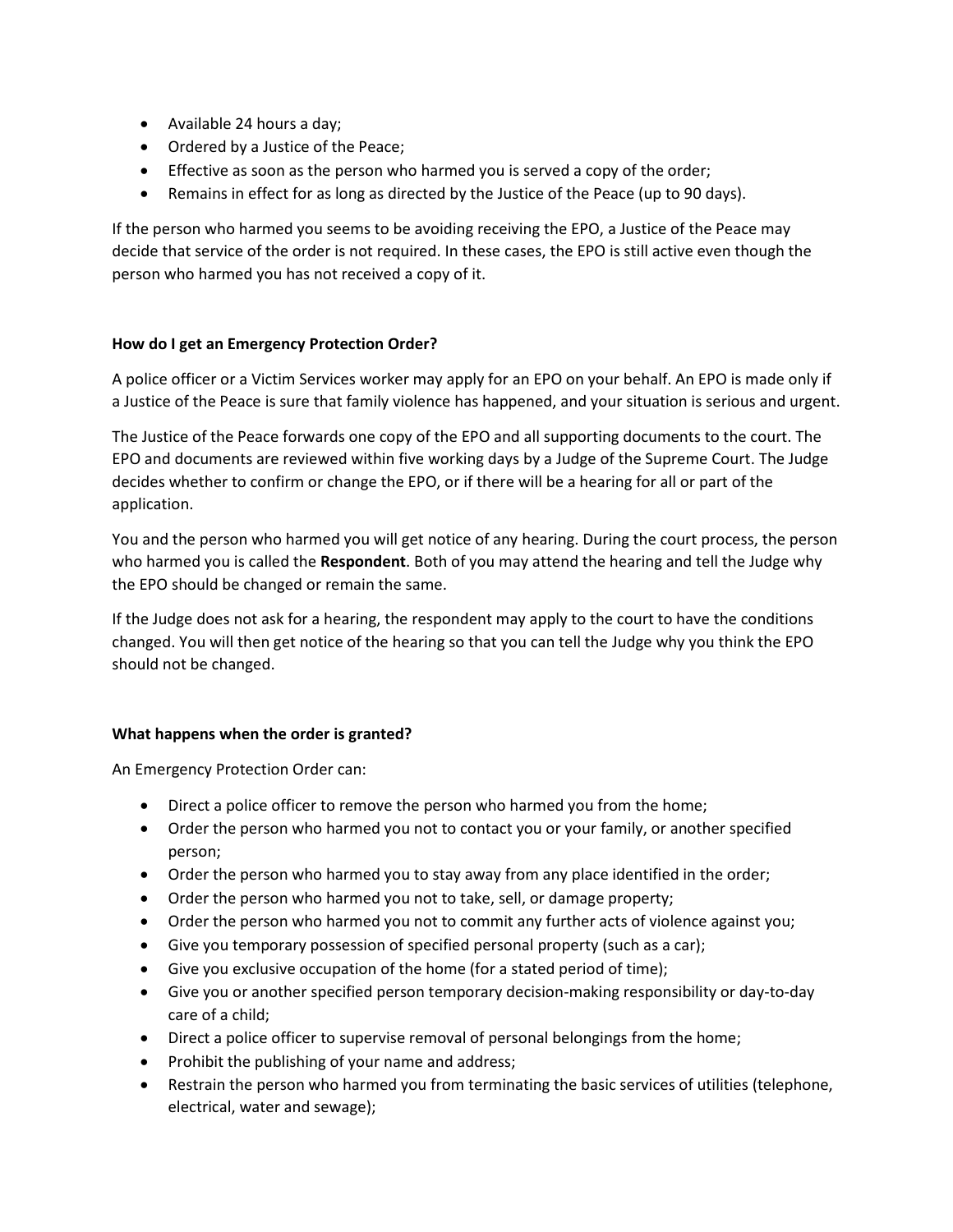- Require the person who harmed you to make rent or mortgage payments on the residence;
- Extend protection to your family members in some circumstances.

If the person who harmed you encourages someone else to commit violence against you, the person who harmed you will be held responsible for the violence.

## Victim Assistance Orders (VAOs)

Victim Assistance Orders (VAOs) are longer-term tools to help victims of family violence. They can be used for non-emergency situations. They can also be used when an emergency protection order is about to expire.

A Victim Assistance Order may include the same requirements as an emergency protection order. They may also include parenting requirements and any other requirements the Judge thinks are appropriate.

A Victim Assistance Order can:

- Give you exclusive occupation of the home for a defined period of time;
- Remove the person who harmed you from the home immediately or within a specified time;
- Grant police supervision of the removal of personal belongings from the home;
- Direct the person who harmed you to stay away from specific places like your workplace or school;
- Give you temporary decision-making responsibility or day to day care of children;
- Remove personal property from the person who harmed you;
- Direct the person who harmed you to make rent or mortgage payments on the residence;
- Direct the person who harmed you to not terminate basic services of utilities;
- Prevent publication of your name and address;
- Grant supervised parenting time to the person who harmed you while ensuring the safety and well-being of you and your children;
- Include any other requirement the Judge thinks is appropriate.

The person who harmed you may be ordered not to:

- Communicate directly or indirectly with you. An example of communicating indirectly is asking a friend to give you a note. An example of communicating directly is sending you an email or trying to talk to you in person.
- Take, sell, or damage property.
- Commit more acts of violence against you.

### **What is the Victim Assistance Orders Information Kit?**

The Department of Justice and Public Safety has published a Victim Assistance Orders Information Kit. You can use the kit to make an application for a Victim Assistance Order.

These kits are available from: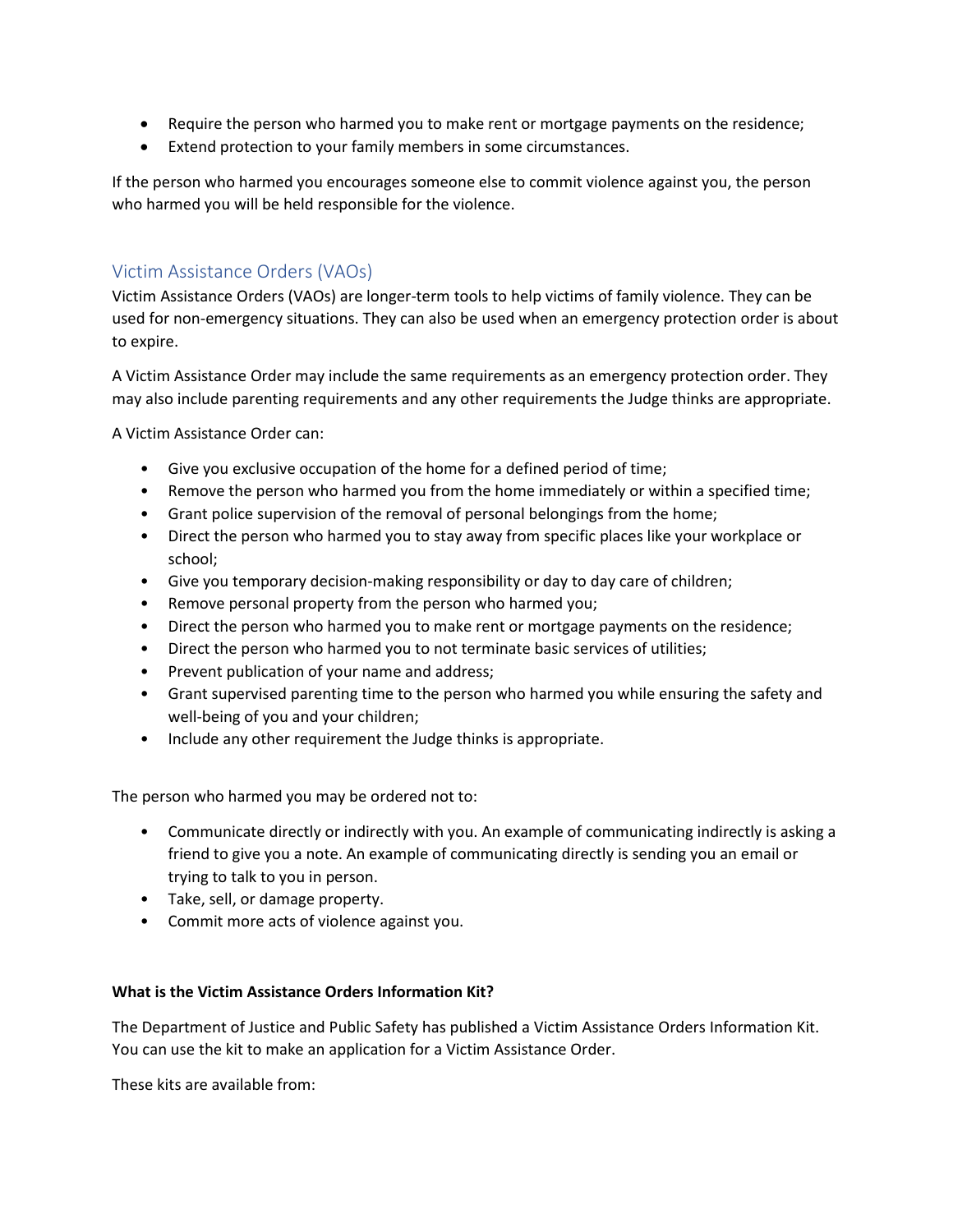#### **Victim Services in Charlottetown 902-368-4582 or [victimservicescharlottetown@gov.pe.ca](mailto:victimservicescharlottetown@gov.pe.ca)**

#### **Victim Services in Summerside 902-888-8218 or victimservicessummerside@gov.pe.ca.**

#### **How do I get a Victim Assistance Order?**

Applying for a Victim Assistance Order is a legal process. It is a good idea to talk with a lawyer for advice and help.

If you do not have a lawyer, the Lawyer Referral Service may be helpful. The Lawyer Referral Service is administered by Community Legal Information. You may access up to 45 minutes of consultation with a lawyer for \$25 + tax. **Call 902-892-0853 or toll-free 1-800-240-9798**.

Family Legal Aid may provide you with free legal representation for some family law issues. To qualify for legal aid, you must meet certain criteria. Call Legal Aid to see if you qualify for this service or not.

Charlottetown: 902-368-6656

Summerside: 902-888-8066

#### **What happens after I apply for a Victim Assistance Order?**

An application for a Victim Assistance Order is made to a Judge of the Supreme Court. The Judge will decide to grant the order or not.

A Judge who orders a Victim Assistance Order may include all the conditions that can be ordered when an Emergency Protection Order is granted. The Judge may also include conditions to protect your children and any other condition the Judge considers appropriate.

At your request, your address will be kept confidential when an application for a Victim Assistance Order or an Emergency Protection Order is made. At your request, other information may also be protected.

## Important Contacts

**Emergencies** 911

#### **Victim Services**

Charlottetown 902-368-4582 or victimservicescharlottetown@gov.pe.ca

Summerside 902-888-8218 or victimservicessummerside@gov.pe.ca

**Municipal Police**

Charlottetown 902-629-4172

Summerside 902-432-1201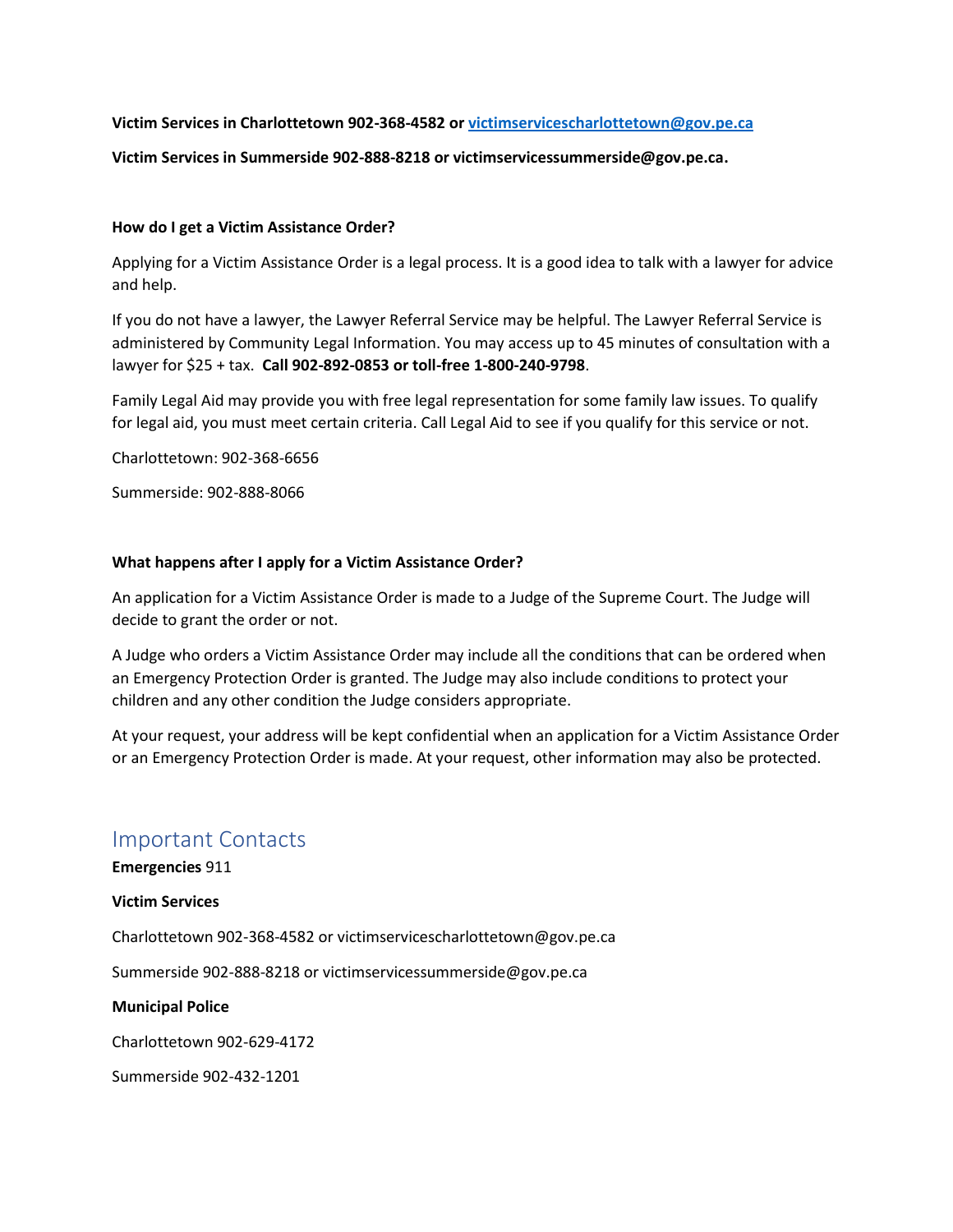Kensington 902-836-4499

#### **RCMP**

Queens 902-368-9300

East Prince 902-436-9300

West Prince 902-853-9300

Montague 902-838-9300

Souris 902-687-9300

### **Family Violence Prevention Services**

Anderson House (24-hour crisis line) 1-800-240-9894 or 902-892-0960

Outreach Services:

West Prince 902-859-8849

East Prince 902-436-0517

Eastern PEI 902-838-0795

Queens 902-566-1480

#### **Chief Mary Bernard Memorial Women's Shelter**

(24-hour crisis line) 902-831-2332

#### **PEI Rape and Sexual Assault Centre**

Toll-free 1-866-566-1864

Therapy line 902-368-8055

#### **Child Protection – to report child neglect or abuse**

During business hours 1-877-341-3101

After business hours 1-800-341-6868

**Adult Protection Program (Home Care)** for vulnerable adults who are unable to protect themselves from abuse or neglect.

Charlottetown 902-368-4790

Montague 902-838-0786

O'Leary 902-859-8730

Souris 902-687-7096

Summerside 902-888-8440